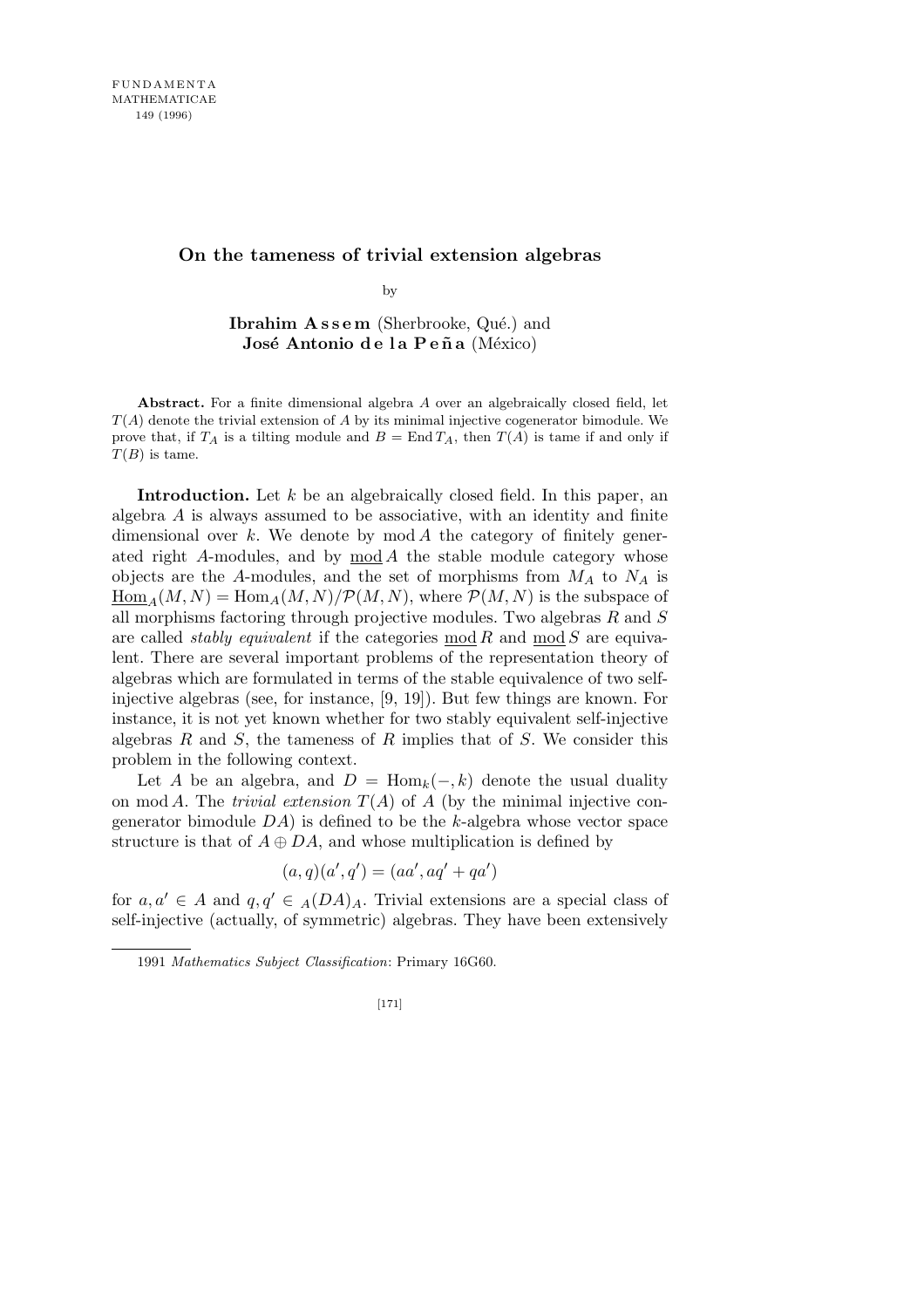studied in the representation theory of algebras (see, for instance, [2, 3, 8, 10, 12, 17]), in particular, in the context of tilting theory. Following [7], an *A*-module  $T_A$  is called a *tilting module* if  $\text{Ext}^2_A(T, -) = 0$ ,  $\text{Ext}^1_A(T, T) = 0$ and there is an exact sequence

$$
0 \to A_A \to T'_A \to T''_A \to 0,
$$

with  $T', T''$  in the additive category add *T* consisting of the direct sums of direct summands of *T*. A *tilting triple*  $(B, B_{A}T_{A}, A)$  consists of an algebra *A*, a tilting module  $T_A$  and  $B = \text{End }T$ . For a tilting triple  $(B, T, A)$ , Tachikawa and Wakamatsu have constructed in [17] a stable equivalence functor  $S: \text{mod } T(A) \to \text{mod } T(B)$ . Our main result is the following:

THEOREM. Let  $(B, B^T_A, A)$  be a tilting triple. Then  $T(A)$  is tame if and *only if T*(*B*) *is tame.*

Recall from [5] that an algebra *C* is called *tame* if, for each  $d \in \mathbb{N}$ , there is a finite number of  $k[t]$  – *C*-bimodules  $M_1, \ldots, M_{s(d)}$  which are free and finitely generated left  $k[t]$ -modules and such that, for all but at most finitely many non-isomorphic indecomposable *C*-modules *X* with  $\dim_k X = d$ , there is an isomorphism  $X \stackrel{\sim}{\to} (k[t]/\langle t - \lambda \rangle) \otimes_{k[t]} M_i$ , for some  $1 \leq i \leq s(d)$  and  $\lambda \in k$ . In this case, we let  $\mu_C(d)$  denote the least possible  $s(d)$ . We say that *C* is *of polynomial growth* (or *domestic*) if  $\mu_C(d) \leq d^m$  for some  $m \in \mathbb{N}$  (or  $\mu_C(d) \leq K$  for some  $K \in \mathbb{N}$ , respectively).

The representation theory of the trivial extension of polynomial growth is well known. Namely, the representation-finite trivial extensions are trivial extensions of tilted algebras of Dynkin type (by [8]), the representationinfinite domestic trivial extensions are either trivial extensions of tilted algebras of Euclidean type or quotients of a trivial extension  $T(A)$  of some representation-infinite algebra *A* of Euclidean type  $A_n$  by the group  $\mathbb{Z}_2$  (by [3, 10, 11]), and the non-domestic trivial extensions of polynomial growth are trivial extensions of tubular algebras (by [10, 12]). But the representation theory of the tame trivial extensions which are not of polynomial growth is still completely unknown. Our theorem ensures that the tameness of these algebras is preserved under tilting of the original algebra.

The main technique used for the proof of the theorem is the geometric setting developed in [14]. The proof essentially reduces to showing that the construction of *S* yields a constructible function on objects  $S : \text{mod } T(A) \rightarrow$  $mod T(B)$ . Then one applies [14], (4.3).

#### **1. The Tachikawa–Wakamatsu stable equivalence functor**

**1.1.** Let *A* be a finite dimensional *k*-algebra assumed moreover to be basic and connected. We shall use freely, and without further reference, facts about the module category mod *A* and the Auslander–Reiten translations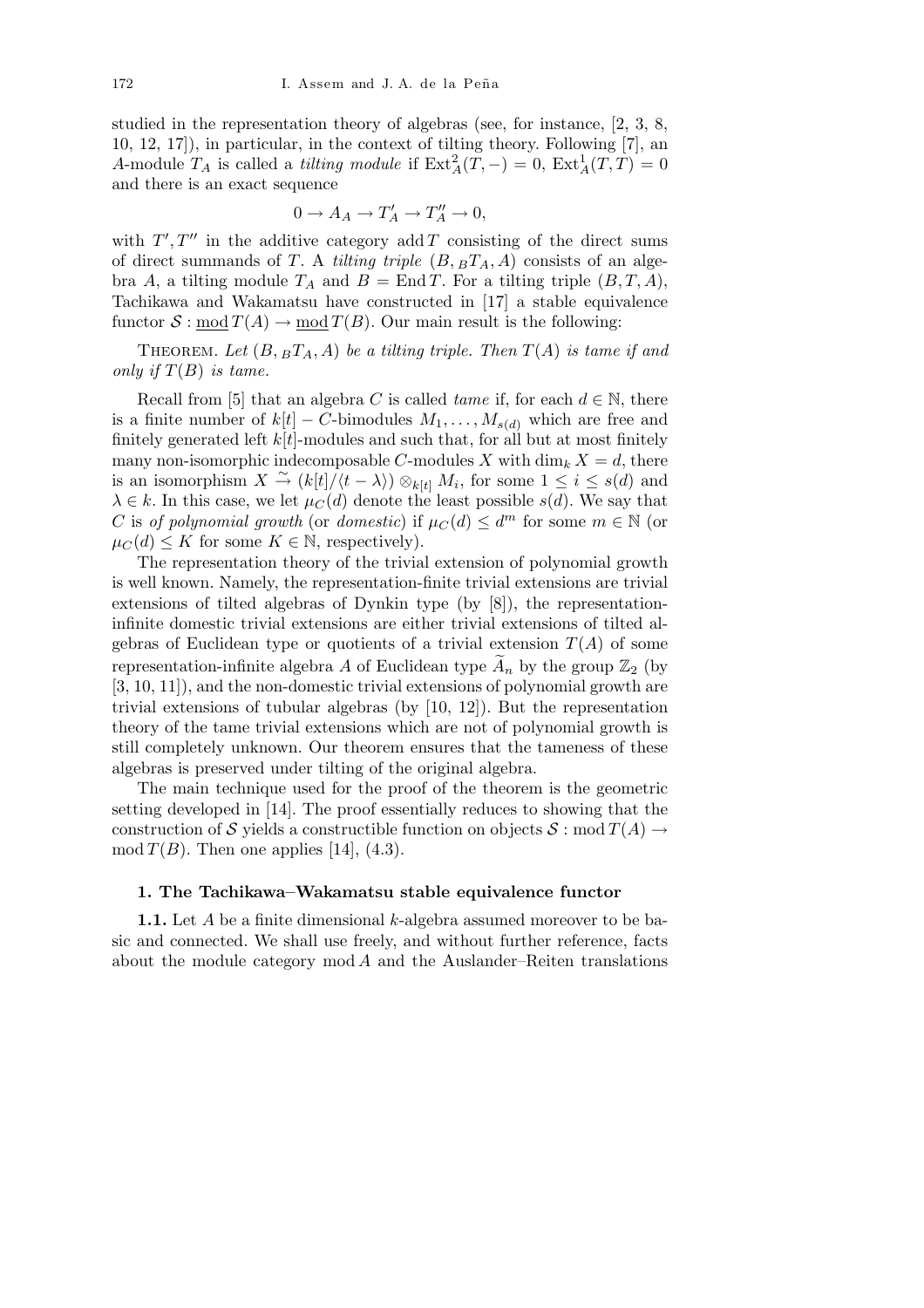$\tau = D$  Tr and  $\tau^{-1} = \text{Tr } D$ , as in [4, 15]. For tilting theory, we refer the reader to [1]. Recall in particular that if  $(B, B_{A}, A)$  is a tilting triple, then  $T_A$  induces a torsion theory  $(T, \mathcal{F})$  in mod *A*, where *T* (or *F*) denotes the full subcategory of mod *A* generated by  $T_A$  (or cogenerated by  $\tau T_A$ , respectively).

Given an *A*-module *M*, the evaluation morphism  $\varepsilon_M : \text{Hom}_A(T, M) \otimes_B T$  $\rightarrow$  *M* defined by  $f \otimes t \mapsto f(t)$  (where  $f \in \text{Hom}_A(T, M)$ ,  $t \in T$ ) is functorial, and is an isomorphism if and only if  $M \in \mathcal{T}$ . Similarly, to a *B*-module X corresponds a functorial morphism  $\eta_X : X_B \to \text{Hom}_A(T, X \otimes_B T)$  defined by  $x \mapsto (t \mapsto x \otimes t)$  (where  $x \in X, t \in T$ ).

Finally, we have canonical isomorphisms  $DT \otimes_B T \stackrel{\sim}{\rightarrow} DA$  and  $T \otimes_B T$  $DT \rightarrow DB$ , which we shall consider as identifications throughout this paper.

**1.2.** *Torsion resolutions.* Let  $(B, T, A)$  be a tilting triple, and  $(T, \mathcal{F})$  be the corresponding torsion theory in mod *A*. For an *A*-module *MA*, an exact sequence of the form

$$
0 \longrightarrow M \xrightarrow{\alpha_0} V_0 \xrightarrow{\beta_0} T_0 \longrightarrow 0
$$

with  $V_0 \in \mathcal{T}$  and  $T_0 \in \text{add } T$  is called a *torsion resolution* for *M*. By [17], each module *M<sup>A</sup>* admits a torsion resolution

$$
0 \longrightarrow M \xrightarrow{\alpha_M} V(M) \xrightarrow{\beta_M} T(M) \longrightarrow 0
$$

such that  $T(M) = P \otimes_B T$ , where  $P_B$  is a projective cover of  $\text{Ext}^1_A(T, M)$ , and which is minimal in the following sense: for any other torsion resolution for *M*,

$$
0 \longrightarrow M \xrightarrow{\alpha'} V' \xrightarrow{\beta'} T' \longrightarrow 0,
$$

there exists  $T'' \in \text{add } T$  such that we have a commutative diagram with exact rows:

$$
0 \longrightarrow M \xrightarrow{\alpha'} V' \xrightarrow{\beta'} T' \longrightarrow 0
$$
  
\n
$$
\parallel \alpha_M \parallel \qquad \qquad \parallel
$$
  
\n
$$
0 \longrightarrow M \xrightarrow{\alpha'} V(M) \oplus T'' \xrightarrow{\beta_M 0} T(M) \oplus T'' \longrightarrow 0
$$

In fact, the module  $V(M)$  is constructed as follows:

(a) If  $M \in \mathcal{T}$ , then  $V(M) = M$ .

(b) If  $M \in \mathcal{F}$ , then  $V(M) \stackrel{\sim}{\to} K \otimes_B T$ , where  $K_B$  is the kernel of the projective cover morphism  $P_B \to \text{Ext}^1_A(T, M)$ .

(c) In general, if  $0 \to tM \to M \to M/tM \to 0$  is the canonical sequence of *M* in the torsion theory  $(\mathcal{T}, \mathcal{F})$ , the torsion resolution of *M* is obtained as the middle column in the following commutative diagram with exact rows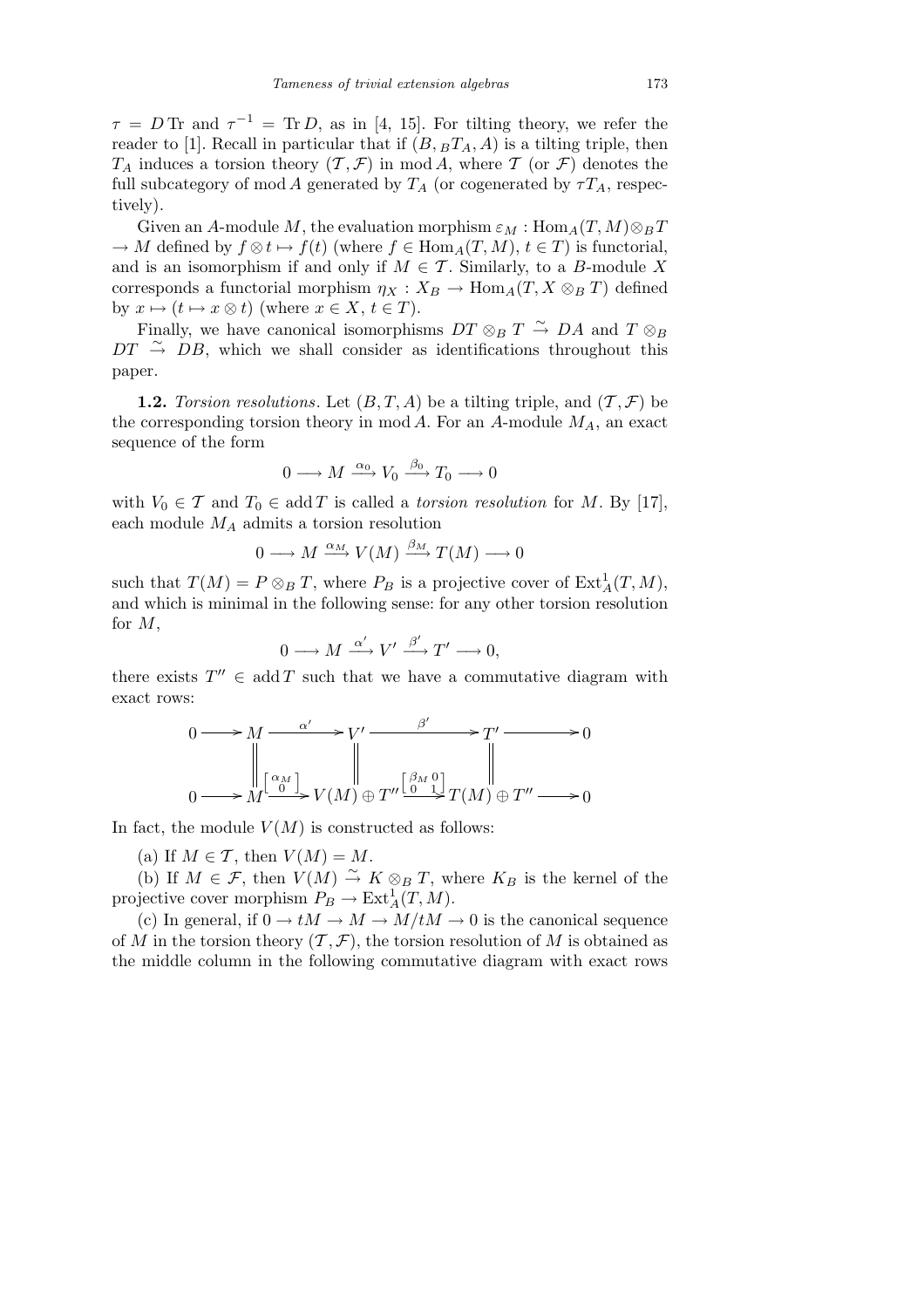and columns:



LEMMA. Let  $t = \dim_k T$ ,  $s_A = \dim_k A$ ,  $s_B = \dim_k B$  and  $M_A$  be an *A-module with*  $d = \dim_k M$ *. Then*  $\dim_k V(M) \leq d + dt^2 s_A^3 s_B$ *.* 

Proof. Using the middle row in the above diagram, we see that  $\dim_k V(M) = \dim_k tM + \dim_k V(M/tM)$ . Since  $tM \subseteq M$ , we have  $\dim_k tM$  $\leq d$ . Put  $N = M/tM$ . We have a short exact sequence of *B*-modules

$$
0 \longrightarrow K \longrightarrow P_B \stackrel{p}{\longrightarrow} \text{Ext}^1_A(T, N) \longrightarrow 0,
$$

where *p* is a projective cover. Hence  $V(N) \stackrel{\sim}{\rightarrow} K \otimes_B T$  yields  $\dim_k V(N) \leq$  $t \dim_k K$ . On the other hand,

$$
\dim_k K \le \dim_k P_B \le s_B \dim_k \operatorname{Ext}_A^1(T, N).
$$

In order to bound  $\dim_k \text{Ext}^1_A(T, N)$ , we shall use the Auslander–Reiten formula  $\text{Ext}_{A}^{1}(T, N) \overset{\sim}{\rightarrow} D \underline{\text{Hom}_{A}}^{n}(\tau^{-1}N, T)$  and a minimal projective presentation in mod *A*op:

$$
{}_AP_1 \xrightarrow{f_1} {}_AP_0 \xrightarrow{f_0} {}_ADN \longrightarrow 0.
$$

Indeed, the latter yields  $\dim_k P_1 \leq s_A \dim_k \text{Ker } f_0$  and  $\dim_k \text{Ker } f_0 \leq$  $s_A \dim_k DN = s_A \dim_k N$ . Applying the functor  $\text{Hom}_A(-, A)$  yields an exact sequence

$$
Hom_A(P_0, A) \longrightarrow Hom_A(P_1, A) \longrightarrow \tau^{-1}N \longrightarrow 0.
$$

Hence,  $\dim_k \tau^{-1}N \leq \dim_k \text{Hom}_A(P_1, A) \leq s_A \dim_k P_1 \leq s_A^3 \dim_k N$ . On the other hand, since  $N = M/tM$ , we have  $\dim_k N \leq \dim_k M = d$ . The result then follows from the inequalities

$$
\dim_k V(M/tM) \le t \dim_k K \le ts_B \dim_k \operatorname{Ext}^1_A(T, N)
$$
  
\n
$$
\le ts_B \dim_k \operatorname{Hom}_A(\tau^{-1}N, T) \le ts_B \dim_k T \dim_k \tau^{-1}N
$$
  
\n
$$
\le t^2 s_B s_A^3 d. \blacksquare
$$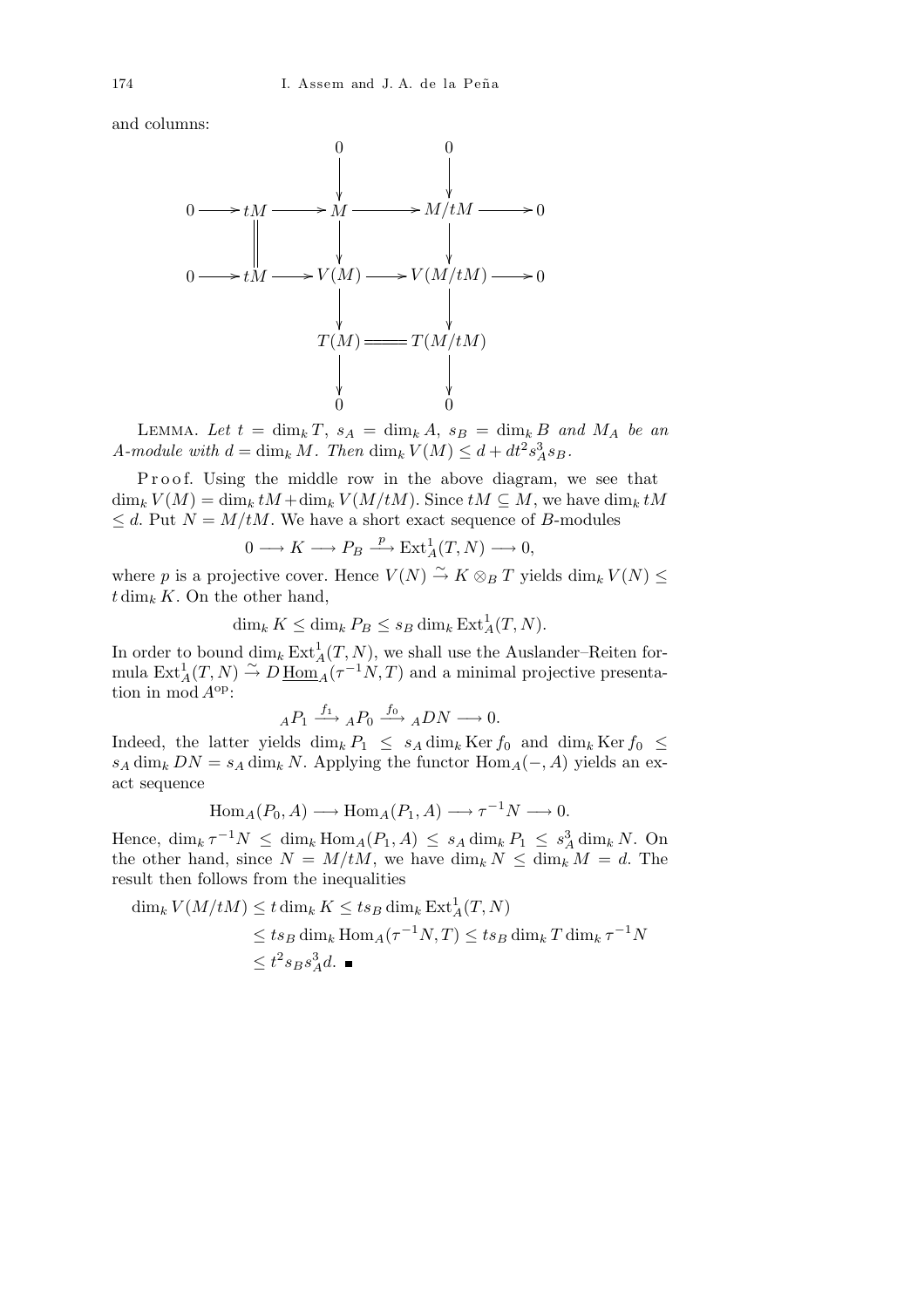**1.3.** *The stable equivalence*. For an algebra *A*, let *T*(*A*) denote the trivial extension of *A* by *DA*. We shall use the following equivalent description of  $\text{mod } T(A)$  (see [6]). Let *C* be the category whose objects are the pairs  $(M, \varphi)$ where *M* is an *A*-module and  $\varphi : M \otimes_A DA \to M$  is an *A*-linear map such that  $\varphi(\varphi \otimes DA) = 0$ , and where a morphism  $f : (M, \varphi) \to (M', \varphi')$  is an *A*-linear map  $f : M \to M'$  such that  $\varphi'(f \otimes DA) = f\varphi$ . Then  $C \stackrel{\sim}{\to} \text{mod } T(A)$ . Throughout this paper, we shall identify these two categories. In particular, I information that paper, we shall identify these two categories. In particular, any *A*-module *M* induces a  $T(A)$ -module  $(M \oplus (M \otimes DA), \begin{bmatrix} 0 & 0 \\ 1 & 0 \end{bmatrix})$  that will be denoted by  $\overline{M}$ 

$$
\overbrace{M\otimes DA}^M
$$

It is well known that the image of the canonical embedding mod  $A \rightarrow$  $\mod T(A)$  actually lies inside the stable category (see, for instance, [17]).

Let  $(M, \varphi)$  be an arbitrary  $T(A)$ -module. As an *A*-module, *M* admits a minimal torsion resolution

$$
0 \longrightarrow M \xrightarrow{\alpha_M} V(M) \xrightarrow{\beta_M} T(M) \longrightarrow 0.
$$

Now, define a *B*-linear map

$$
\phi_M: M \otimes_A DT_B \longrightarrow \text{Hom}_A(T, V(M)) \oplus [\text{Hom}_A(T, V(M)) \otimes_B DB]
$$

by the formula

$$
\phi_M = \begin{bmatrix} \text{Hom}_A(T, \alpha_M) \, \text{Hom}_A(T, -\varphi) \eta_{M \otimes DT} \\ (\varepsilon_{V(M)}^{-1} \otimes DT)(\alpha_M \otimes DT) \end{bmatrix}.
$$

The construction of  $\phi_M$  may be visualised as follows:

$$
\begin{array}{cccc}\n\text{Hom}_{A}(T, M \otimes_{A} DT \otimes_{B} T) & \xrightarrow{\sim} \text{Hom}_{A}(T, M \otimes_{A} DA) \xrightarrow{\text{Hom}_{A}(T, -\varphi)} \text{Hom}_{A}(T, M) \\
\downarrow^{\text{Hom}_{A}(T, \alpha_{M})} & \downarrow^{\text{Hom}_{A}(T, \alpha_{M})} \\
M \otimes_{A} DT & \text{Hom}_{A}(T, V(M)) \oplus \\
& \downarrow^{\text{Hom}_{A}(T, V(M))} \oplus_{B} DB] \\
& \downarrow^{\text{Hom}_{A}(T, V(M))} \oplus_{B} DB] \\
V(M) \otimes_{A} DT & \xrightarrow{\sim} \text{Hom}_{A}(T, V(M)) \otimes_{B} T \otimes_{A} DT\n\end{array}
$$

The source and the target of  $\phi_M$  are each endowed with a natural  $T(B)$ module structure. Namely,  $M \otimes_A DT$  has the  $T(B)$ -module structure induced by the morphism

$$
M \otimes_A DT \otimes_B DB \xrightarrow{\sim} M \otimes_A DT \otimes_B T \otimes_A DT
$$
  

$$
\xrightarrow{\sim} M \otimes_A DA \otimes_A DT \xrightarrow{-\varphi \otimes DT} M \otimes_A DT,
$$

while  $\text{Hom}_A(T, V(M)) ⊕$ [ $\text{Hom}_A(T, V(M)) ⊗_B DB$ ] induces the *T*(*B*)-module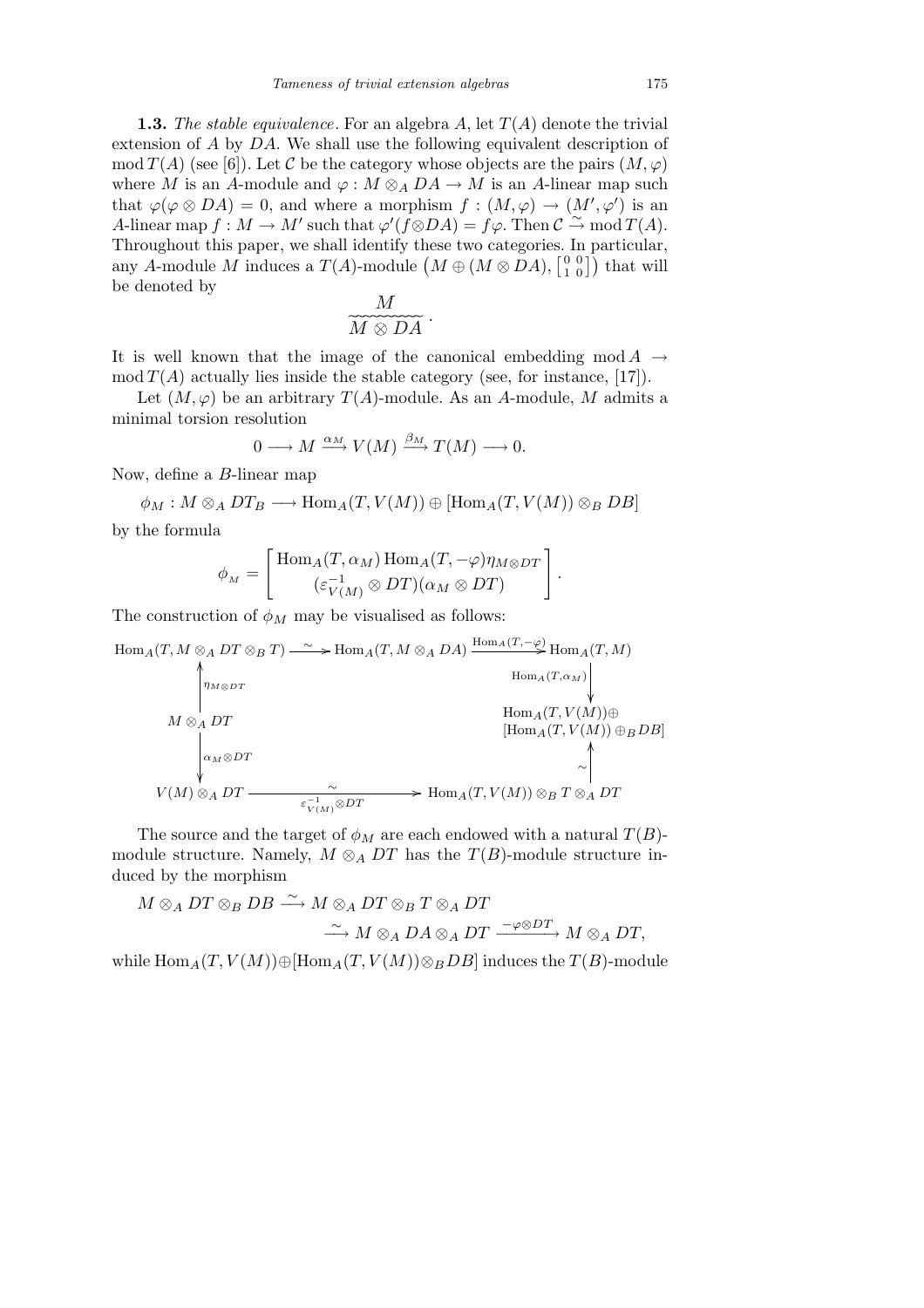176 I. Assem and J. A. de la Peña

$$
\overbrace{\mathrm{Hom}_A(T,V(M))}^{\mathrm{Hom}_A(T,V(M))}\widetilde{\otimes_B\,DB}
$$

One shows that  $\phi_M$  is  $T(B)$ -linear, so that  $\mathcal{S}(M,\varphi) = \text{Coker }\phi_M$  is a *T*(*B*)-module. We have thus defined a map on objects  $S : \text{mod } T(A) \rightarrow$ mod  $T(B)$ . One can show that for an *A*-module  $M \in \mathcal{T}$ , we have  $\mathcal{S}(M, 0) =$  $Hom<sub>A</sub>(T, M)$ , that the image of a projective  $T(A)$ -module is a projective  $T(B)$ -module, and, finally, that *S* is a functor from mod  $T(A)$  to mod  $T(B)$ . We have the following theorem:

THEOREM [17]. Let  $(B, T, A)$  be a tilting triple. Then the functor  $S$ :  $mod T(A) \rightarrow mod T(B)$  *is an equivalence.* 

### **2. Geometrisation of the problem**

**2.1.** The proof of our theorem relies on the methods of algebraic geometry and the criteria for tameness developed in [13, 14]. For more details on the constructions used, we refer the reader to [14].

First, we identify our  $A$ - and  $T(A)$ -modules with points of constructible sets in appropriate affine spaces.

Let *A* be an algebra, and  $1 = a_1, a_2, \ldots, a_s$  be a *k*-basis of *A* such that  $a_i a_j = \sum_{n=1}^{s} a_j$  $\sum_{m=1}^{s} \lambda_{ij}^{(m)} a_m$  for all  $1 \leq i, j \leq m$  (the scalars  $\lambda_{ij}^{(m)}$  are the so-called *structure constants* of *A*). Recall that an *A*-module *M* of *k*-dimension *d* may be identified with a representation  $M: A \to \text{End}_k(k^d)$ , thus, each of the basis elements  $a_i$  corresponds to a  $d \times d$  matrix  $M(a_i)$ . We define, for each basis elements  $a_i$  corresponds to a  $a \times a$  matrix  $M(a_i)$ . We define, for each  $d \in \mathbb{N}$ , mod<sub>*A*</sub>(*d*) to be the (closed) subset of the affine space  $\prod_{i=1}^s k^{d \times d}$ consisting of the *s*-tuples of  $d \times d$  matrices  $M = (M(a_1), \ldots, M(a_s))$  such that  $M(a_1)$  is the identity matrix and  $M(a_i)M(a_j) = \sum_{m=1}^s \lambda_{ij}^{(m)}M(a_m)$ for all  $1 \leq i, j \leq s$ .

Recall that a *vector space category* is a pair (*K, |−|*) consisting of a *k*-linear category and a faithful *k*-linear functor  $|-|: K \to \text{mod } k$ .

Following [14], we say that the pair  $(K, |-|)$  is *geometrisable* if there exists an increasing function  $\sigma : \mathbb{N} \to \mathbb{N}$  inducing, for each  $d \in \mathbb{N}$ , a function  ${X \in K : \dim_k |X| = d} \rightarrow k^{\sigma(d)}$  (denoted by  $X \mapsto \widetilde{X}$ ) satisfying

- (G1) the image  $K(d)$  is constructible as a subset of the affine space  $k^{\sigma(d)}$ ;
- (G2) there is a function  $\mu : K(d) \to K$  such that  $\dim_k |\mu(\tilde{X})| = d$  and  $\mu(\widetilde{X})^{\sim} = \widetilde{X}$ ; moreover,  $\mu(\widetilde{X}) \stackrel{\sim}{\longrightarrow} X$ .

EXAMPLES. (a) The module category  $mod A$  is a vector space category taking  $|-|$ : mod  $A \rightarrow \text{mod } k$  to be the forgetful functor. Let  $\sigma(d) = sd^2$ , for  $d \in \mathbb{N}$ . As above, let  $1 = a_1, a_2, \ldots, a_s$  be a *k*-basis of *A*. The map  $M \mapsto \widetilde{M} = (M(a_1), \ldots, M(a_s)) \in k^{\sigma(d)}$  defines a geometrisation of mod *A*.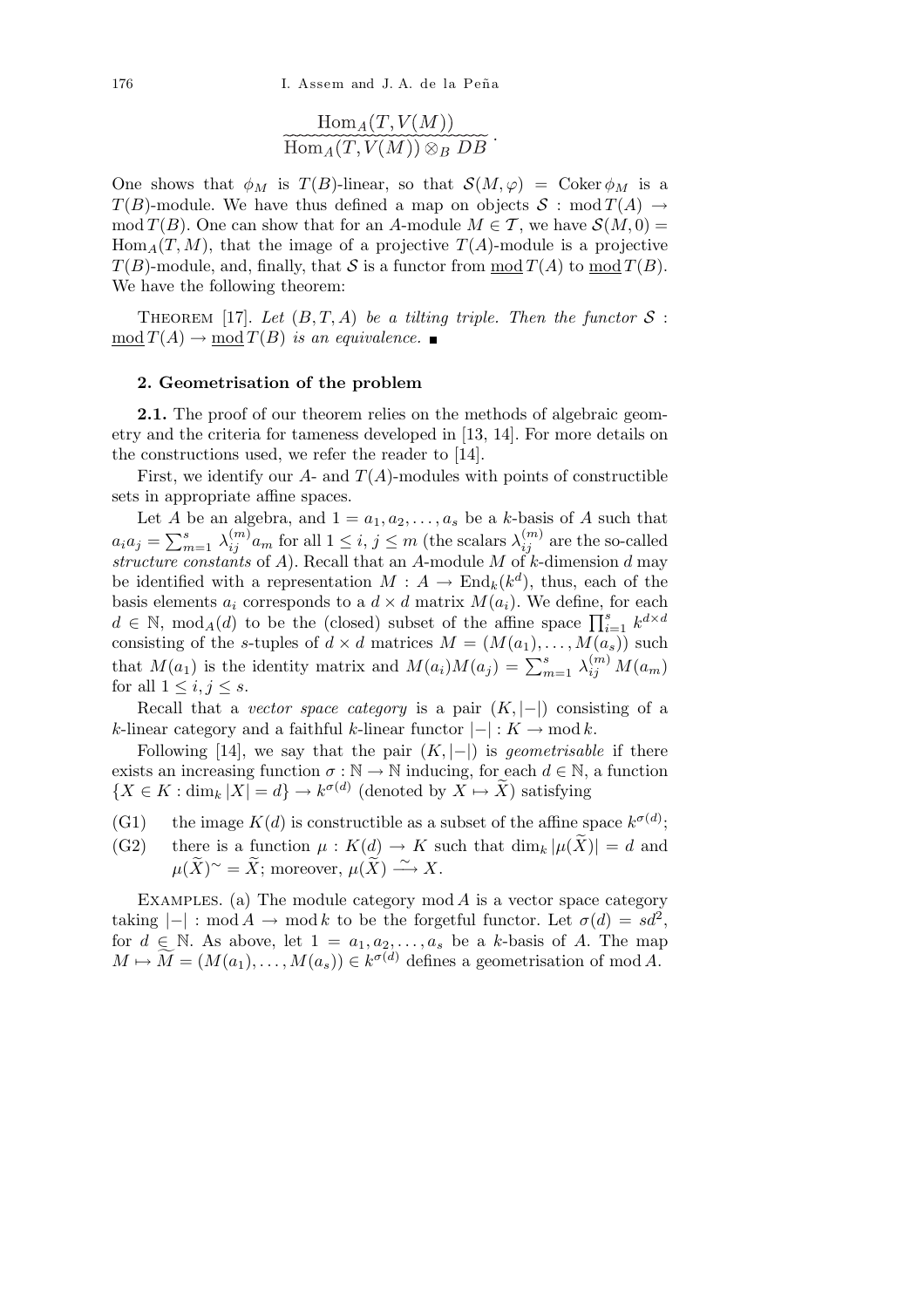(b) Let  $K_A$  be the category whose objects are triples  $(M, f, N)$ , where *M, N* are *A*-modules, and  $f : M \to N$  is *A*-linear, and whose morphisms  $(h, g) : (M, f, N) \to (M', f', N')$  are pairs of *A*-linear maps such that  $f'h =$ *gf*. Then  $K_A$  is a vector space category with  $|(M, f, N)| = |M| \oplus |N|$  (where, on the right,  $|-|$ : mod  $A \rightarrow$  mod  $k$  denotes the forgetful functor, as in (a)). Let  $\sigma(d) = (s+1)d^2$ . For a triple  $(M, f, N)$  with  $\dim_k |M| = m$ ,  $\dim_k |N| = n$ and  $d = m + n$ , we define  $(M, f, N)$ <sup>∼</sup> to be the  $(s + 1)$ -tuple of  $d \times d$  matrices

$$
\left( \begin{bmatrix} M(a_1) & 0 \\ 0 & N(a_1) \end{bmatrix}, \dots, \begin{bmatrix} M(a_s) & 0 \\ 0 & N(a_s) \end{bmatrix}, \begin{bmatrix} 0 & f \\ 0 & 0 \end{bmatrix} \right).
$$

The images of this map form a closed subset  $K_A(m, n)$  of  $k^{\sigma(d)}$ . Thus *K*<sub>*A*</sub>(*d*) =  $\bigcup_{d=m+n} K_A(m, n)$  is closed in  $k^{\sigma(d)}$ . Therefore *K*<sub>*A*</sub> is geometrisable.

**2.2.** Let us now consider mod  $T(A)$ . For  $(M, \varphi) \in \text{mod } T(A)$ , we set  $|(M,\varphi)|$  to equal the underlying *k*-space  $|M|$  of *M*. Thus mod  $T(A)$  is a vector space category. The following lemma is shown in [14], we only indicate the main steps of the proof.

## LEMMA. *The vector space category* mod  $T(A)$  *is geometrisable.*

Sk e t c h o f p r o o f. Let  $\sigma(d) = 2sd^2$ , where  $a_1 = 1, \ldots, a_s$  is a basis of *A*. Let  $m \le sd$ . Consider the functor  $F = - \otimes_A DA$  : mod  $A \rightarrow \text{mod } A$ . By [14], (2.2), the set  $F^{-1}$  $\binom{d}{r}$  $\binom{d}{m}$  = {*M*  $\in \text{mod}_A(d)$  : dim<sub>*k*</sub>  $|FM| = m$ } is constructible. The set of pairs  $(M, \varphi)$  in  $\text{mod}_A(d) \times k^{d \times m}$  such that  $\varphi$ :  $\widetilde{FM} \rightarrow \widetilde{M}$  is *A*-linear and  $\varphi(\varphi \otimes DA) = 0$  is a constructible subset  $C(m)$  of  $k^{sd^2} \times k^{d \times m} \subseteq k^{\sigma(d)}$ . Since, for any  $N \in \text{mod}_A$ ,  $\dim_k |FN| \leq s \dim_k |N|$ , it follows that  $\text{mod}_{T(A)}(d) = \bigcup_{m \leq sd} C(m)$  is a constructible subset of  $k^{\sigma(d)}$ .  $\text{For } (M, \varphi) \in \text{mod } T(A) \text{ with } \dim_k |M| = d$ , we thus set  $(M, \varphi)^\sim = (\widetilde{M}, \varphi) \in$  $mod_{T(A)}(d)$ .

**2.3.** In 1.3, we defined the function on objects  $S: \text{mod } T(A) \to \text{mod } T(B)$ which induces a stable equivalence  $S: \text{mod } T(A) \to \text{mod } T(B)$ .

Let  $U, V$  be two vector space categories. A function on objects  $f: U \to V$ is called an *object-function* if  $X \stackrel{\sim}{\to} Y$  in  $\mathcal U$  implies  $f(X) \stackrel{\sim}{\to} f(Y)$  in  $\mathcal V$ . An object-function  $f: U \to V$ , where  $U, V$  are geometrisable categories, is called *constructible* [14] if, for each  $d, m \in \mathbb{N}$ , the following are satisfied:

- (C1) the set  $f^{-1}$  $\begin{pmatrix} d \\ d \end{pmatrix}$ *m*  $\mathbf{r}$  $=\{M \in \mathcal{U}(d) : \dim_k |f(M)| = m\}$  is constructible, and empty for *m* large enough;<br> $\frac{1}{4}$
- (C2) there exist  $c \in \mathbb{N}$  and a constructible subset  $C \subseteq f^{-1}(\frac{d}{d})$  $\binom{d}{m}$   $\times$   $k^c$   $\times$   $V(m)$ such that the following diagram (where  $\pi_1, \pi_3$  denote the respective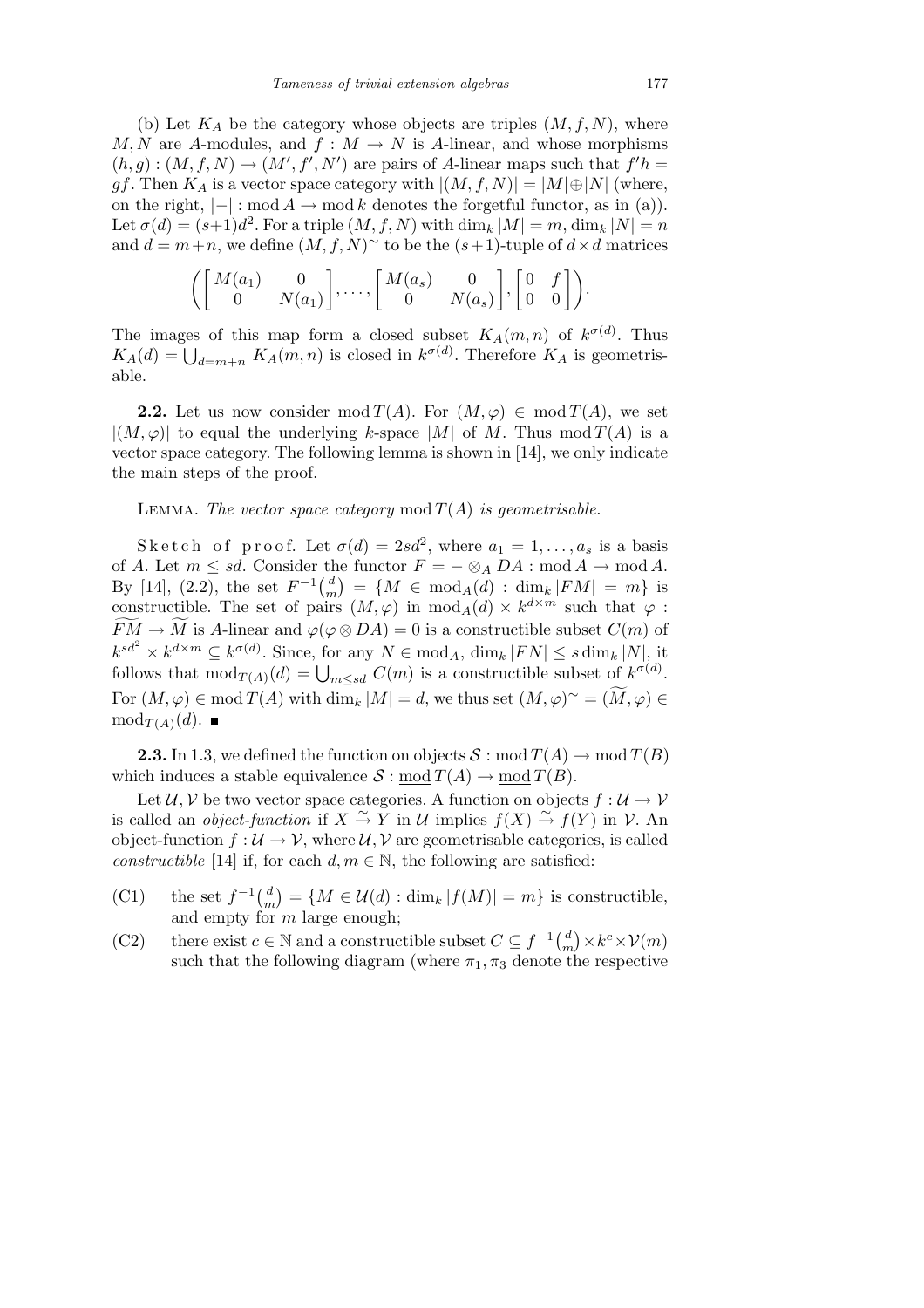projection morphisms) commutes:



in the sense that  $f\pi_1(w)$ <sup>*∼*</sup>  $\longrightarrow \pi_3(w)$ <sup>*∼*</sup>, for  $w \in C$ . (C3)  $\pi_1(C) = f^{-1} \frac{d}{dx}$ *m* ٦J .

The following examples are treated in detail in [14].

Examples. (a) The composition of constructible object-functions is constructible.

(b) Let  $_B X_A$  be a bimodule. Then  $-\otimes_B X_A$  : mod  $B \to \text{mod } A$  and  $-\otimes_B X_A : K_B \to K_A$  yield constructible object-functions.

(c) Let  $f: B X_A \to B Y_A$  be a morphism of *B*-*A*-bimodules. Then  $-\otimes_B f$ :  $\text{mod } B \to K_A$  yields a constructible object-function.

(d) The functors Ker, Coker :  $K_A \rightarrow \text{mod } A$  yield constructible objectfunctions.

(e) Let  $_B T_A$  be a bimodule and  $\eta : 1_{\text{mod } B} \to \text{Hom}_B(T, - \otimes_B T)$  be the functorial morphism defined in 1.1. Then *η* induces a constructible objectfunction  $\eta : \text{mod } B \to K_B$ .

(f) Let  $_BT_A$  be a bimodule and  $\varepsilon$ : Hom $_A(T, -) \otimes_B T \rightarrow 1_{\text{mod }A}$  be the (evaluation) functorial morphism defined in 1.1. Then  $\varepsilon$  induces a constructible object-function  $\varepsilon$  : mod  $A \to K_A$ . If  $T_A$  is a tilting module and  $B = \text{End } T_A$ , then  $\varepsilon_M$  is invertible for each  $M \in \mathcal{T}$  and  $\varepsilon^{-1} : \mathcal{T} \to K_A$  is also constructible (here, *T* denotes, as usual, the torsion class induced by *T<sup>A</sup>* in mod *A*).

**2.4.** PROPOSITION. *The object function*  $S: \text{mod } T(A) \to \text{mod } T(B)$  *is constructible.*

P r o o f. By the examples in 2.3 above, and the construction of S given in 1.3, it suffices to show that, if  $M \in \mathbf{mod}\,A$  and

$$
0 \longrightarrow M \xrightarrow{\alpha_M} V(M) \xrightarrow{\beta_M} T(M) \longrightarrow 0
$$

is a minimal torsion resolution of *M*, then the object-function  $s : \text{mod } A \rightarrow$ *KA* given by  $M \mapsto (V(M), \beta_M, T(M))$  is constructible.

Let  $(\mathcal{T}, \mathcal{F})$  be the torsion theory in mod *A* induced by the tilting triple  $(B, T, A)$ . We claim that, for any  $d \in \mathbb{N}$ , the sets  $\mathcal{F}(d) = \{M \in \text{mod}_A(d) :$  $M \in \mathcal{F}$ } and  $\mathcal{T}(d) = \{M \in \text{mod}_A(d) : M \in \mathcal{T}\}\$ are constructible. Indeed, by  $[14]$ ,  $(2.5)$ , the functors  $F = \text{Hom}_A(T, -)$  and  $F' = \text{Ext}_A^1(T, -)$  from mod *A*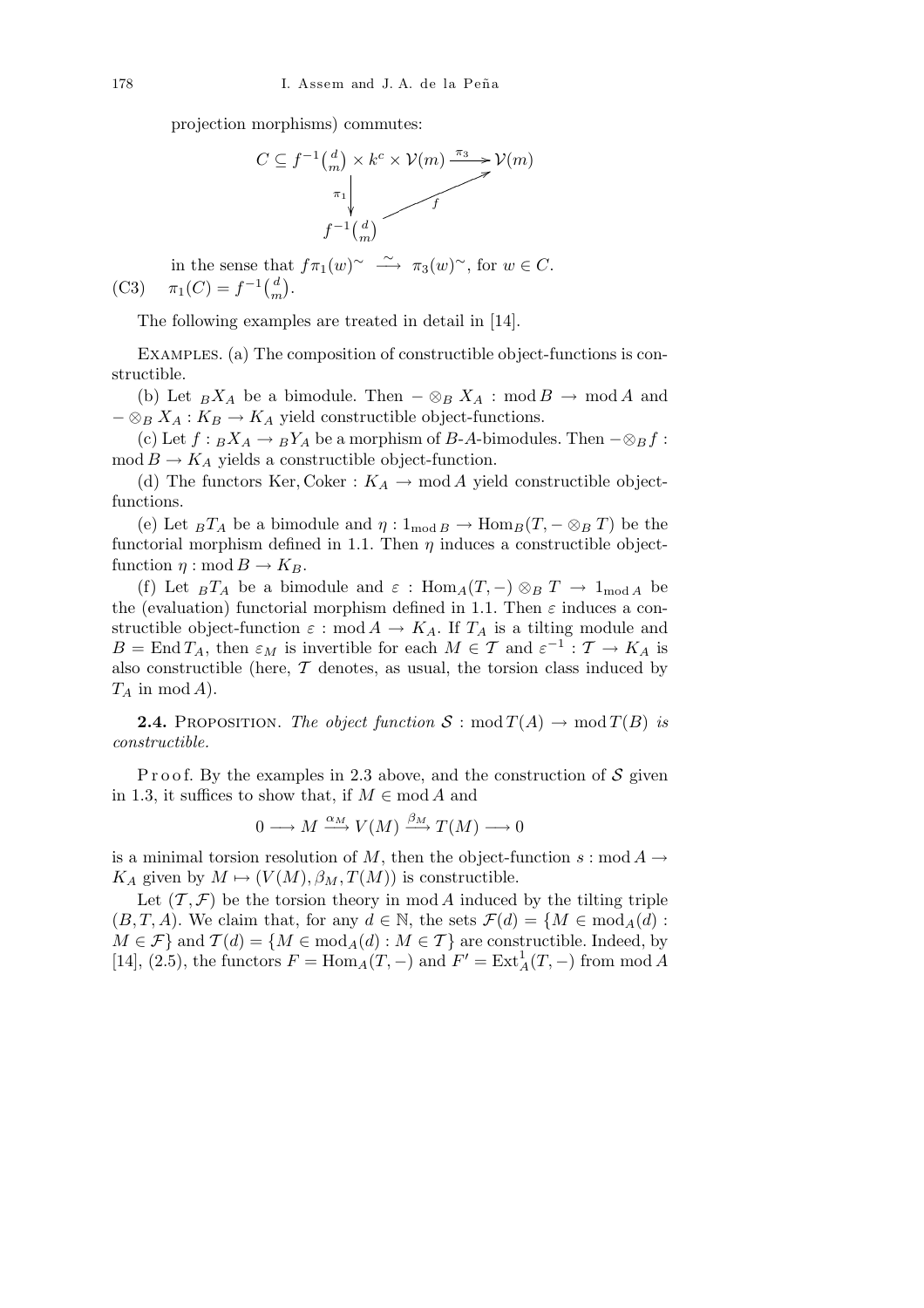to mod *B* induce constructible object-functions. Hence  $F^{-1} \begin{pmatrix} d \\ d \end{pmatrix}$ 0  $\mathbf{r}$  $\lim$ *c*tions. Hence  $F^{-1} {d \choose 0} = \{ M \in$  $\text{mod}_A(d): F(M) = 0$  =  $\mathcal{F}(d)$  and  $F'^{-1}\binom{d}{0}$  $\binom{d}{0}$  = { $M \in \text{mod}_A(d) : F'(M) = 0$ }  $= \mathcal{T}(d)$  are constructible.

Consider the object-function  $c : \text{mod } A \to K_A \times K_A$  defined by  $M \mapsto$  $((tM, i, M), (M, p, M/tM))$ , where

$$
0 \longrightarrow tM \stackrel{i}{\longrightarrow} M \stackrel{p}{\longrightarrow} M/tM \longrightarrow 0
$$

is the canonical sequence of *M* in the torsion theory  $(\mathcal{T}, \mathcal{F})$ . We now claim that *c* is constructible. Indeed, for  $e \leq d$ , let

$$
C(d,e)
$$

$$
= \{ (M', i, M, p, M'') \in \mathcal{T}(e) \times k^{e \times d} \times \text{mod}_A(d) \times k^{d \times (d-e)} \times \mathcal{F}(d-e) : \\ \text{the sequence } 0 \longrightarrow M' \stackrel{i}{\longrightarrow} M \stackrel{p}{\longrightarrow} M'' \longrightarrow 0 \text{ is exact} \}.
$$

Clearly,  $C(d, e)$  is constructible. Therefore *c* is constructible.

The object-function  $f: F \to K_A$  defined by  $f(M) = (K \otimes_B T, j \otimes_B T,$  $P_0 \otimes_B T$ , where

$$
0 \longrightarrow K \xrightarrow{j} P_0 \xrightarrow{p_0} \operatorname{Ext}^1_A(T, M) \longrightarrow 0
$$

is an exact sequence, and  $P_0$  is a projective cover of  $\text{Ext}_{A}^{1}(T, M)$ , is also a constructible object-function. Indeed, the coordinates of *f* are obtained by composition of the following object-functions:

- $(a) \operatorname{Ext}^1_A(T, -) : \operatorname{mod} A \to \operatorname{mod} B$ ,
- (b)  $P_0: \text{mod } B \to \text{mod } B$ , such that  $P_0(X)$  is a projective cover of X,
- (c) Ker :  $K_B \rightarrow \text{mod } B$ ,
- (d) *− ⊗<sup>B</sup> T* : mod *B →* mod *A*,

each of which is constructible (see 2.3 above, or [14]). Hence *f* is constructible.

We proceed to show that *s* is constructible. Let  $d \in \mathbb{N}$  and  $m \leq d$  +  $dt^2 s_A^3 s_B$  (as in 1.2). Choose also  $e \leq d$ . Consider the set  $C(d, e, m)$  of 16tuples

$$
(M,M',i,p,M'',j,V'',\sigma,P,q,L,\alpha,V,\beta,\alpha',\beta')
$$

such that

 $(A)$   $M \in \text{mod}_A(d), c(M) = ((M', i, M), (M, p, M'')) \in C(d, e),$ 

(b)  $f(M'') = (V'', \sigma, P)$  and  $0 \longrightarrow M'' \stackrel{j}{\longrightarrow} V'' \stackrel{q}{\longrightarrow} L \longrightarrow 0$  is exact in mod *A*,

(c)  $V \in \text{mod}_A(m)$  and the following diagram is commutative, with exact rows and columns: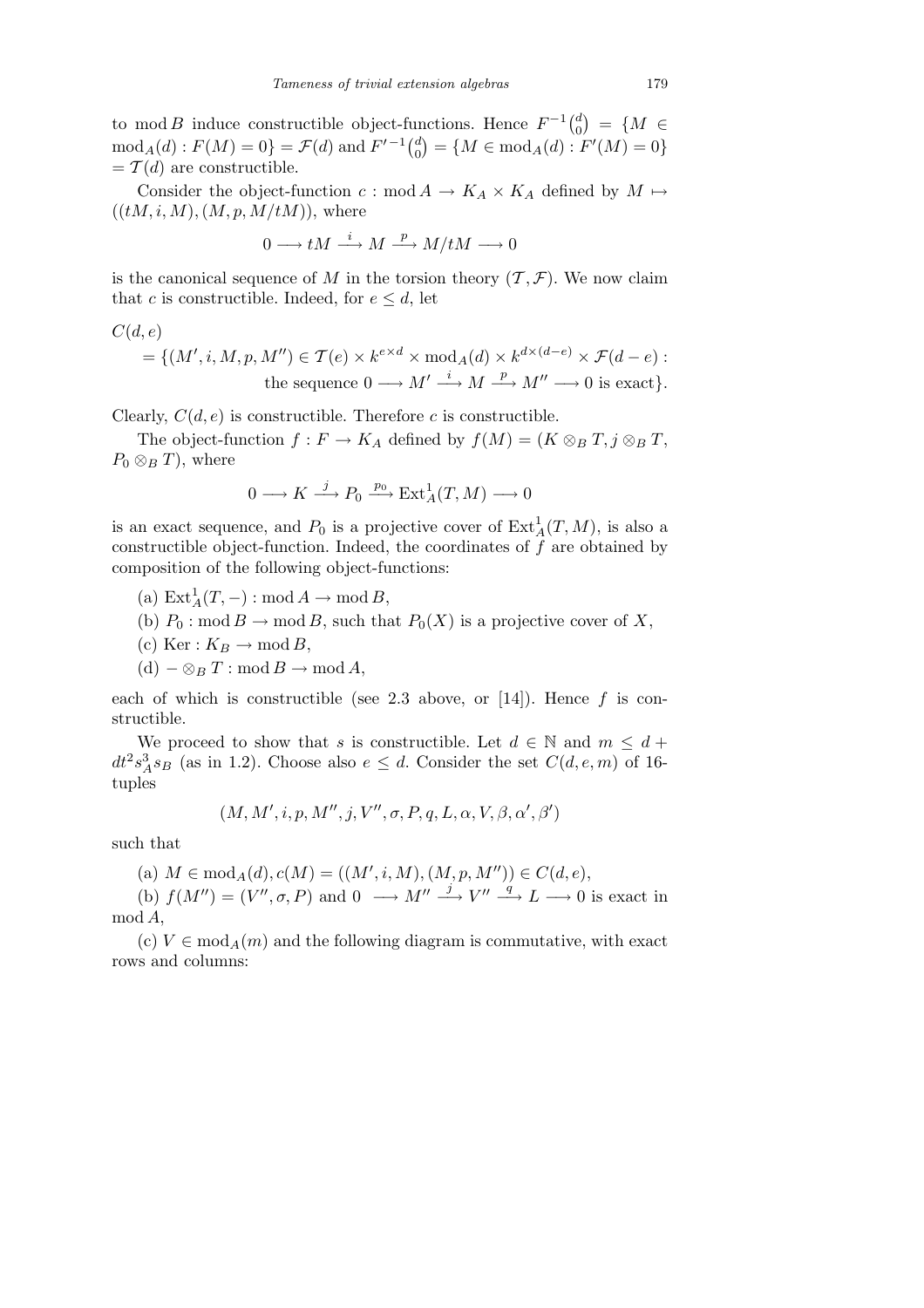

The set *C*(*d, e, m*) is constructible and

$$
s^{-1} \tbinom{d}{(m,m-d)} = \bigcup_{e \le d} \pi_1 C(d,e,m)
$$

is constructible. Moreover, the diagram

*s*

$$
C(d, e, m) \xrightarrow{\pi} K_A((m, m-d))
$$
  
\n
$$
\uparrow
$$
  
\n
$$
-1 {d \choose (m, m-d)} \subseteq \text{mod}_A(d)
$$

(where  $\pi, \pi_1$  denote the respective projections) commutes. Hence *s* is constructible.  $\blacksquare$ 

**2.5.** Proof of the theorem. As pointed out in the introduction, our theorem immediately follows from the above proposition and the criterion for tameness in [14], (4.3). Indeed, let *X* be a non-projective  $T(B)$ -module. Then there exists a  $T(A)$ -module *M* and a projective  $T(B)$ -module *P* such that  $\mathcal{S}(M) \stackrel{\sim}{\longrightarrow} X \oplus P$ . In the terminology of [14], (4.1), we say that  $\mathcal{S}$ constructively almost covers mod  $T(B)$ . A direct application of [14], (4.3) completes the proof.

 $\text{R}$  e m a r k. Let  $(B, T, A)$  be a tilting triple. Then  $T(A)$  is domestic representation-infinite (or non-domestic of polynomial growth) if and only if  $T(B)$ is domestic representation-infinite (or non-domestic of polynomial growth, respectively). This follows from [3, 10, 11, 12].

**Acknowledgements.** This paper was written while the second author was visiting the first. The first author gratefully acknowledges partial support from the Natural Sciences and Engineering Council of Canada and the Université de Sherbrooke, and the second author gratefully acknowledges